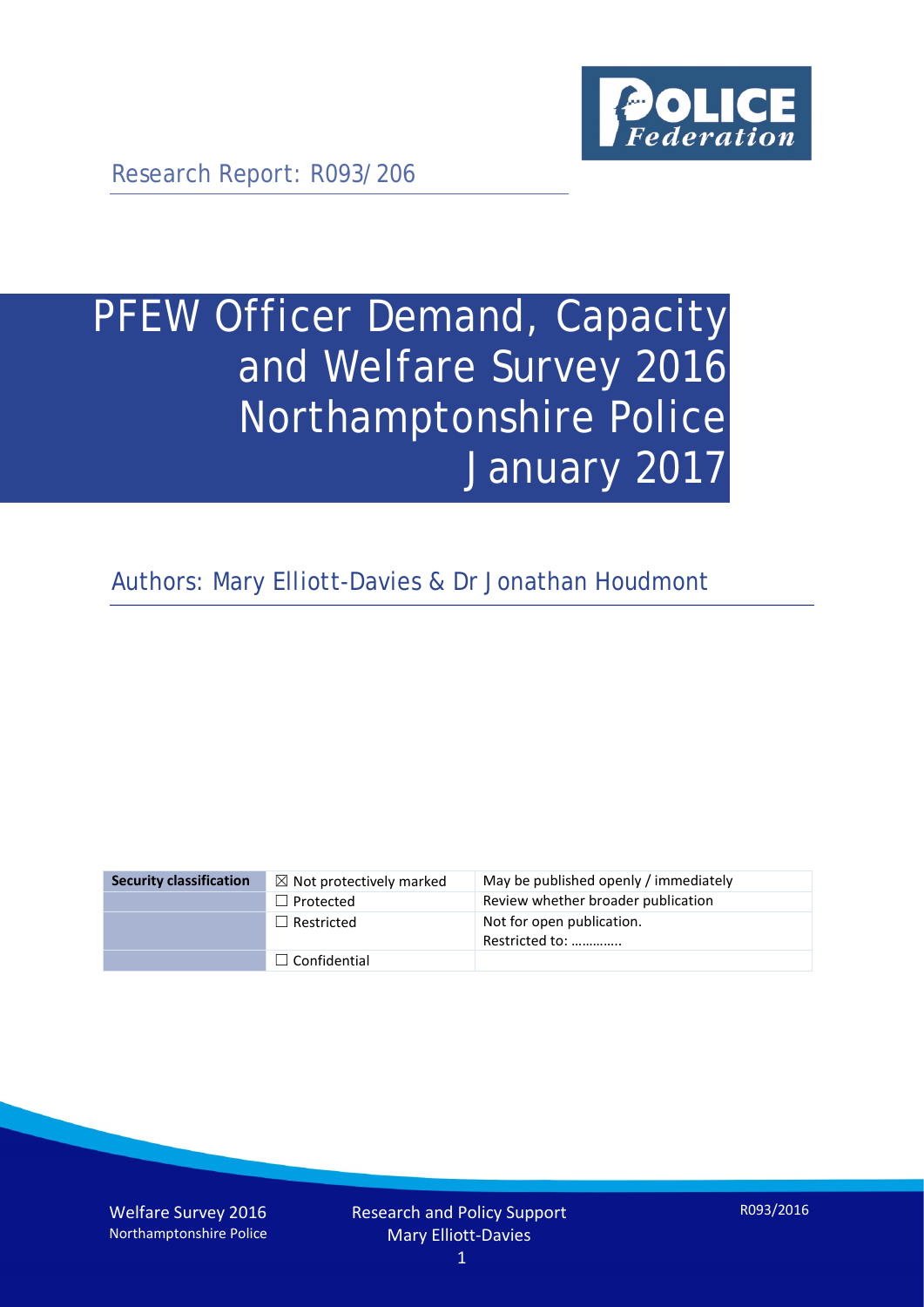# **1. FOREWORD**

#### **INTRODUCTION**

In recent times policing in England and Wales has experienced unprecedented budgetary cuts amount[i](#page-15-0)ng to an 18% real-term reduction since 2010.<sup>1</sup> The impact on police officer numbers has been considerable, with a 14% fall in officer numbers over a seven year period from a high of 143,734 in 2009<sup>[ii](#page-15-1)</sup> to 124,066 in March 2016.<sup>[iii](#page-15-2)</sup> Evidence from a focus group study conducted by the PFEW<sup>[iv](#page-15-3)</sup> highlighted that these reduction's may be having a negative effect on officers individual wellbeing. It was within this context that the 2016 PFEW Officer Demand, Capacity, and Welfare Survey took place.

This report provides a summary of responses to key questions from the 2016 PFEW Officer Demand, Capacity, and Welfare Survey from respondents in **Northamptonshire Police**.

Where appropriate, details of average responses for the police service as a whole are also presented. However, differences between the national and local responses have not been tested statistically and therefore any differences reported are for guidance only and must be treated with caution.

Force rankings have not been included due to the vast range of response rates across forces (2.1% - 34.2%), making comparisons inappropriate without the application of inferential statistics to address the extreme variations in sample sizes (range: 34 -3909). In addition, forces with less than 100 respondents were not provided with a force level report as their sample size was too small to be representative of the force as a whole and may have enabled identification of individuals based on their demographics.

Please be aware that the total number of responses for each item may vary slightly as not all items were answered by all respondents, and all percentages are rounded to the nearest whole number. In addition, the actual differences between any and all groups may be quite small and these details should be considered when interpreting the data.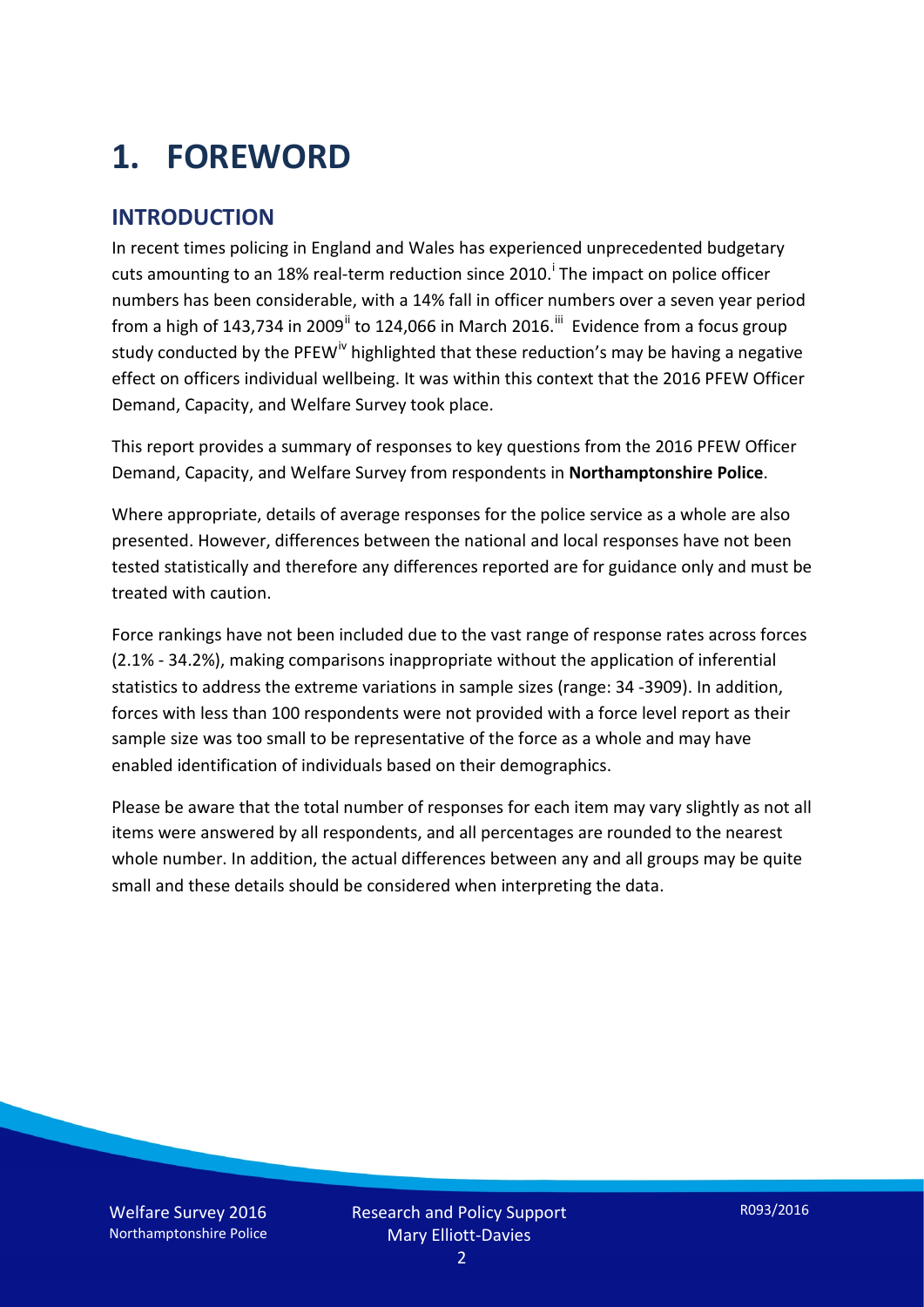#### **RESPONSE RATES AND DEMOGRAPHICS**

Survey responses were gathered over a four-week period in February 2016. All officers of the federated ranks in England and Wales were eligible to participate. Analyses were conducted on a sample of 16,841 responses drawn from all 43 forces across England and Wales.  $^1$  $^1$  The national response rate for the 2016 survey was 14%.

164 responses were received from Northamptonshire Police, representing a response rate of around 14%.<sup>[2](#page-2-1)</sup> The margin of error for this report has been calculated using the size of the sample and the population. At a 95% confidence level, this force report has a 7% margin of error. If the margin of error is less than 5%, it can be considered to be within the normal bounds of academic rigor.<sup>[3](#page-2-2)</sup> If this threshold has not been met, the results from this report must be interpreted with caution.

Overall 1% of respondents (*N*=237) to the survey declined to state which force they belonged to. These responses have been included within the national data but are excluded from force-level analyses.

72% of responses from Northamptonshire Police were received from male officers and 28% of responses were from female officers. In regards to rank, 75% of respondents from Northamptonshire Police were Constables, 20% were Sergeants and 6% were Inspectors or Chief Inspectors. 5% of responses from Northamptonshire Police were received from Black and Minority Ethnic (BME) officers.

<u>.</u>

<span id="page-2-0"></span> $1$  Data were removed where the respondent indicated they were not currently a police officer or they gave implausible answers – for full exclusion criteria, please see Houdmont & Elliott-Davies (2016).<br><sup>2</sup> Based on March 2016 Home Office figures of officer headcount.

<span id="page-2-1"></span>

<span id="page-2-2"></span> $3$  The generally accepted academic standards is a 95% confidence level with a 5% (or less) margin of error.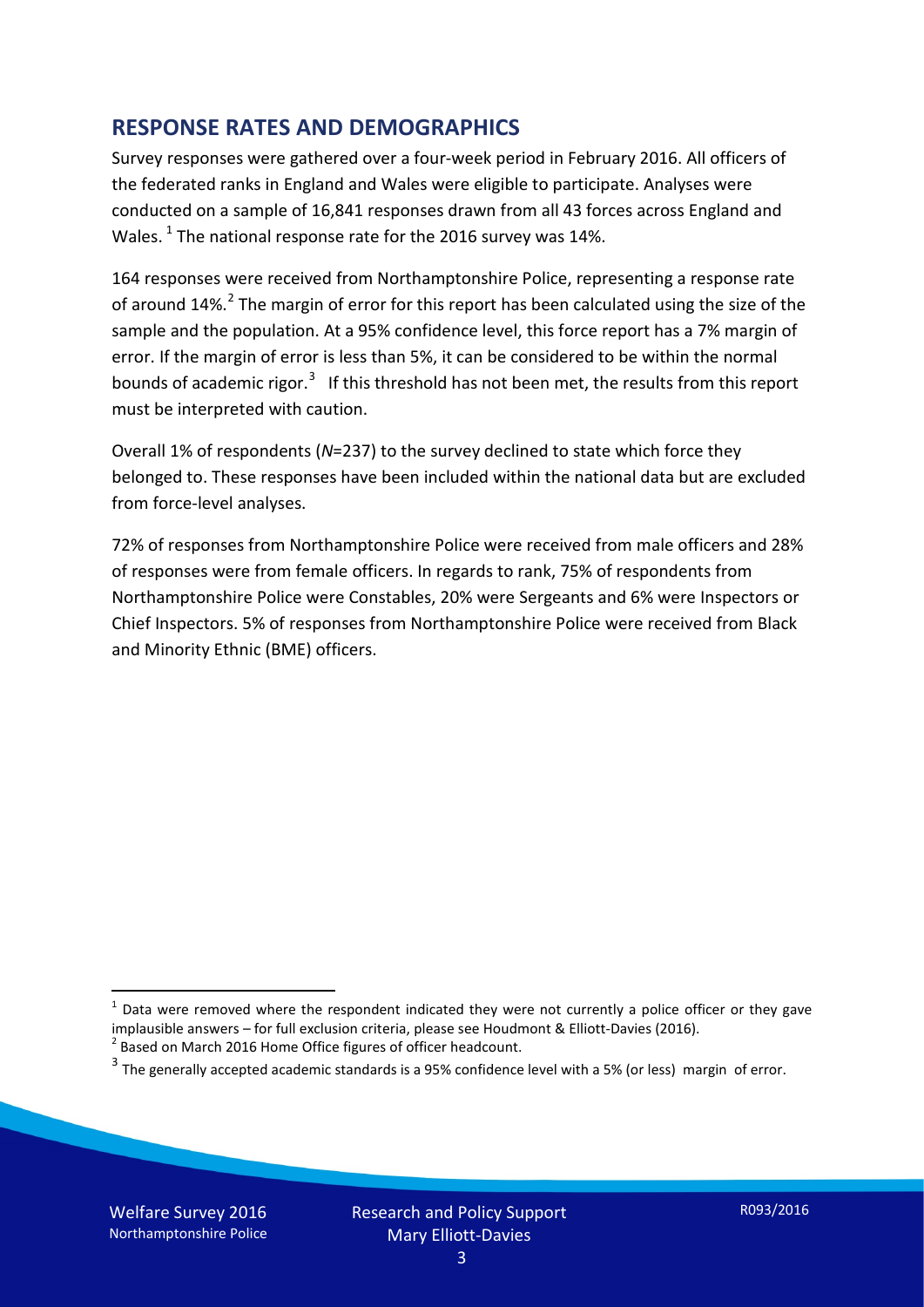# **2. DEMAND**

## **2.1. WORKLOAD**

69% of respondents from Northamptonshire Police told us that their workload is currently too high. This was higher than the proportion of national respondents who reported their workload was too high (66%).

#### **2.2. HSE MANAGEMENT STANDARDS**

The UK Health and Safety Executive published the Management Standards Indicator Tool (MSIT) to assist organisations in the assessment of workers exposure to dimensions of the psychosocial work en[v](#page-15-4)ironment that, if not properly managed, can lead to harm to health.<sup>v</sup> The 25-item version of the MSIT<sup>[vi](#page-15-5)</sup> contains four items that measure job demands.

29% of respondents from Northamptonshire Police told us that they often or always have unachievable deadlines, and 48% that they have to neglect some tasks because they have too much to do. Findings for the MSIT job demand items for Northamptonshire Police are presented in Figure 1 below.



#### *Figure 1. Northamptonshire Police: HSE MSIT Job Demands*

Welfare Survey 2016 Northamptonshire Police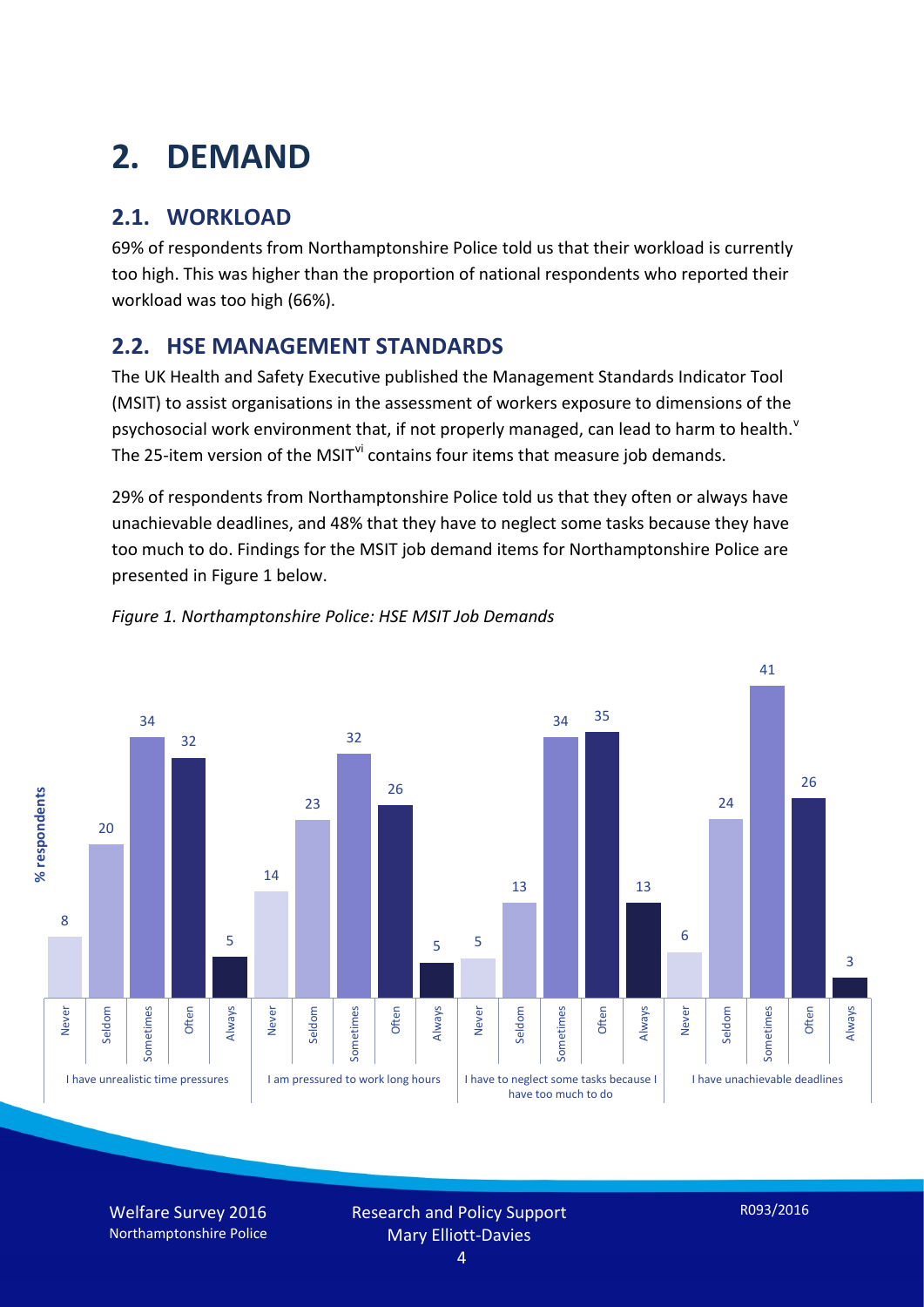#### **2.3. AMOUNT AND PACE OF WORK**

A set of statements were developed for the current study to assess aspects of job demands in regards to the amount and pace of work. Findings for Northamptonshire Police are presented in Figure 2.





62% of respondents from Northamptonshire Police *disagreed* or *strongly disagreed* that they were able to meet all of the conflicting demands on their time and 87% of respondents from Northamptonshire Police *disagreed* or *strongly disagreed* that there are enough officers to manage all the demands made on their team/unit.

Welfare Survey 2016 Northamptonshire Police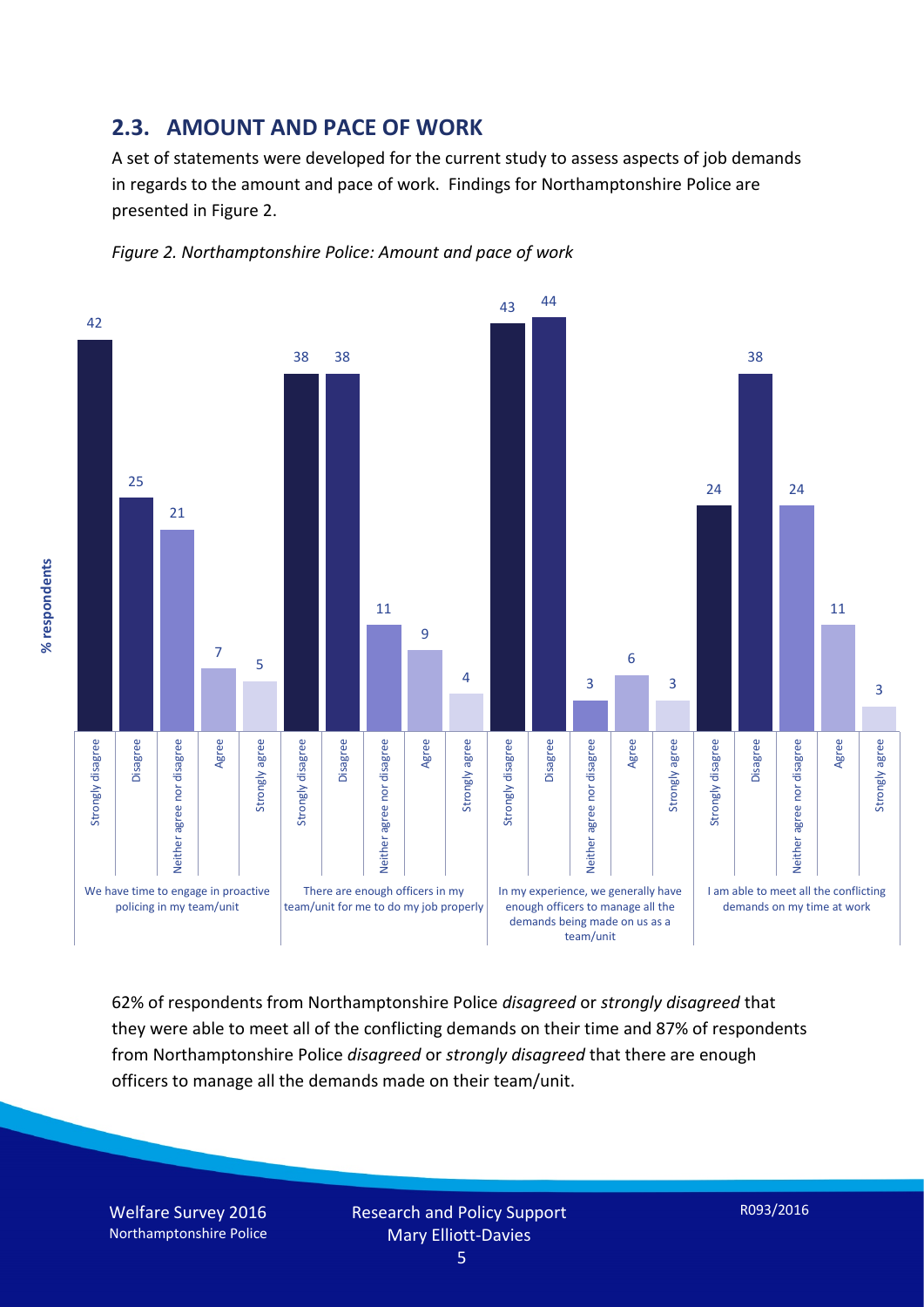# **3. CAPACITY**

#### **3.1. MINIMUM OFFICER STAFFING**

We asked respondents whether or not their team or unit has a minimum officer staffing level and 64% of respondents from Northamptonshire Police indicated that their team or unit had a minimum officer staffing level. Among respondents whose team or unit had a minimum officer staffing level, 22% indicated that this level was achieved *never* or *rarely*.

#### **3.2. OFFICER STAFFING ARRANGEMENTS**

Respondents were asked whether they had been told how officer staffing levels in their team/unit were determined and whether they felt it was effective. 76% of respondents from Northamptonshire Police indicated that they had not been told how officer staffing levels are determined, whilst 70% *disagreed* or *strongly disagreed* that the way officer staffing levels are determined seems to be effective. An additional set of statements were developed for this survey to assess aspects of capacity to meet job demands. Results for Northamptonshire Police are below.



*Figure 3. Northamptonshire Police: Capacity to deal with workload*

Welfare Survey 2016 Northamptonshire Police

% respondents **% respondents**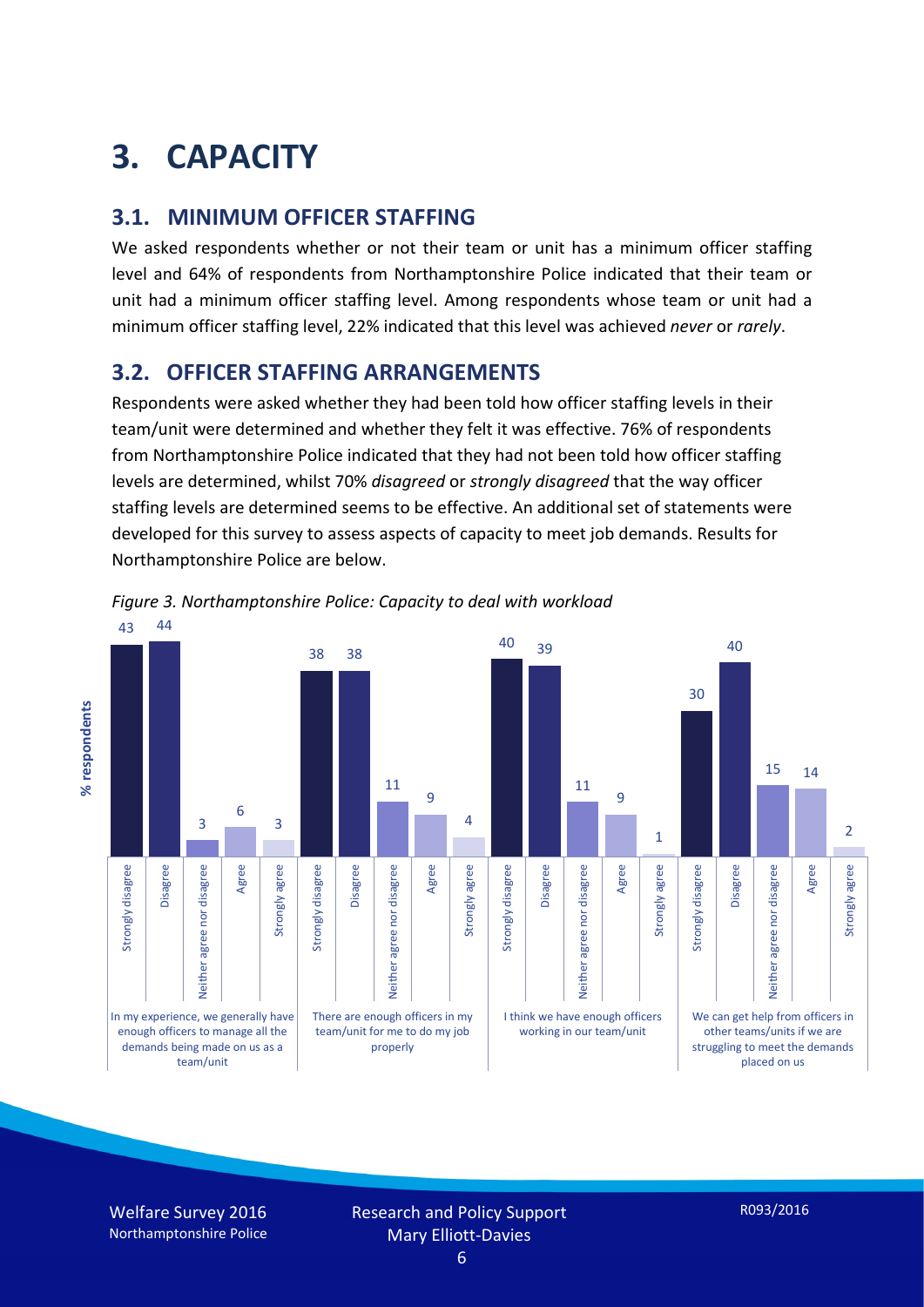## **4. WORK PATTERNS**

#### **4.1. SHIFTS**

Respondents were invited to indicate which of broad shift patterns they typically worked (indicated in Figure 4) and, to the nearest hour, how long their shifts are supposed to last.

9% of respondents from Northamptonshire Police reported their formal shift duration was more than the 8- 10 hours advised by the Health and Safety Executive<sup>[vii](#page-15-6)</sup> and the Police Negotiating Board.<sup>[viii](#page-15-7)</sup>





#### **4.2. SINGLE CREWING**

Among respondents from Northamptonshire Police, for whom this item was applicable (*N*=*137*), 56% reported being single crewed either *often* or *always* over the previous 12 month period, this can be compared with 73% of respondents from the national sample.

#### **4.3. BREAKS, REST DAYS AND ANNUAL LEAVE**

44% of respondents from Northamptonshire Police were *never* or *rarely* able to take their full rest break entitlement, and 75% reported having had two or more rest days cancelled in the previous 12 month period.

42% of respondents from Northamptonshire Police told us that they have not been able to take their full annual leave entitlement in the previous 12 month period.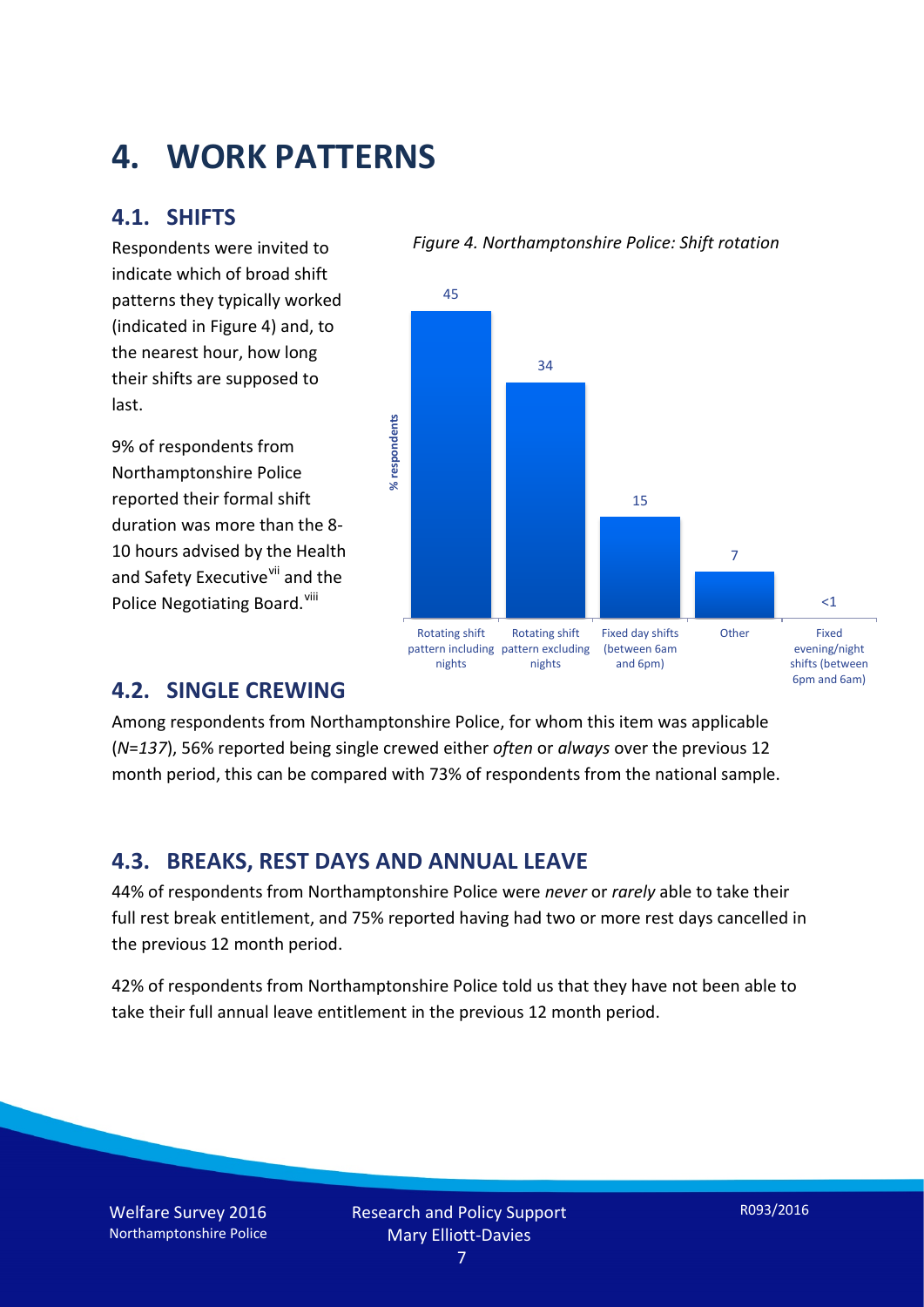# **5. MENTAL HEALTH AND WELLBEING**

#### **5.1. SINGLE ITEM INDICATOR**

A top-level broad overview of mental wellbeing was established using an item that asked respondents to indicate whether they had experienced feelings of stress, low mood, anxiety, or other difficulties with their health and wellbeing over the last 12 months.

84% of respondents from Northamptonshire Police indicated that they had experienced feelings of stress, low mood, anxiety, or other difficulties with their health and wellbeing over the last 12 months. 94% also indicated that these feelings were caused, or made worse by work.

#### **5.2. MENTAL WELLBEING**

Mental wellbeing can be broadly conceptualized as having two dimensions. The first concerns positive affect (i.e. pleasurable aspects of wellbeing such as feelings of optimism, cheerfulness, and relaxation). The second concerns psychological functioning (i.e. such as clear thinking, self-acceptance, personal development, competence, and autonomy).

To investigate mental wellbeing in more detail the two-dimensional structure of mental wellbeing described above was assessed using the short Warwick-Edinburgh Mental Wellbeing Scale.<sup>[ix](#page-15-8)</sup> The use of this scale, which has been widely used in a number of settings, helps us to measure the incidence of wellbeing in the police in a reliable way, allowing credible comparisons. The scale asks individuals to rate their experience during the last two weeks for seven positively framed statements.

Findings for the items for the short Warwick-Edinburgh Mental Wellbeing Scale for Northamptonshire Police are presented in Figure 5 alongside those for the general public.

#### **5.3. HELP SEEKING**

A question was applied to identify those who had ever **sought help** for feelings of stress, low mood, anxiety, or any other difficulties with mental health and wellbeing. Examples of sources of help were provided including GP, occupational health department, psychologist, therapist, and counsellor.

49% of Northamptonshire Police respondents had previously sought help for feelings of stress, low mood, anxiety or other difficulties with their mental health and wellbeing, of which 51% had done so within the last 12 months.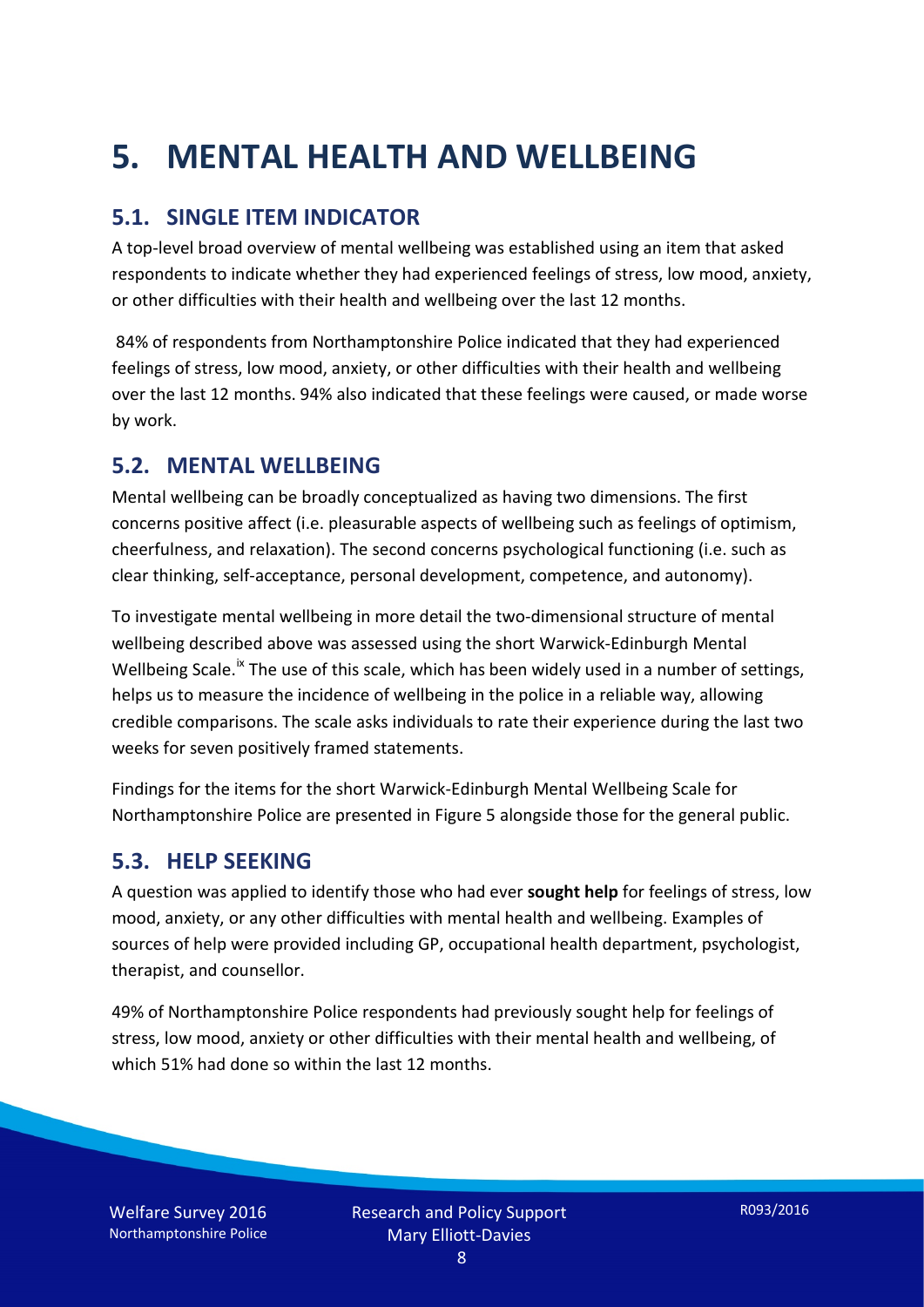



General Population: North West [England] Mental Wellbeing Survey (2012-23)

Local Response: PFEW Welfare Survey (2016)

#### **5.4. STRESS**

Work related stress was measured using a single-item measure. 37% of respondents from Northamptonshire Police presented with a non-diagnostic case of work-related stress. $x$ Stress outside of work was assessed using an adaptation of the work-related stress measure. 11% of respondents from Northamptonshire Police presented with a non-diagnostic case of stress outside of work.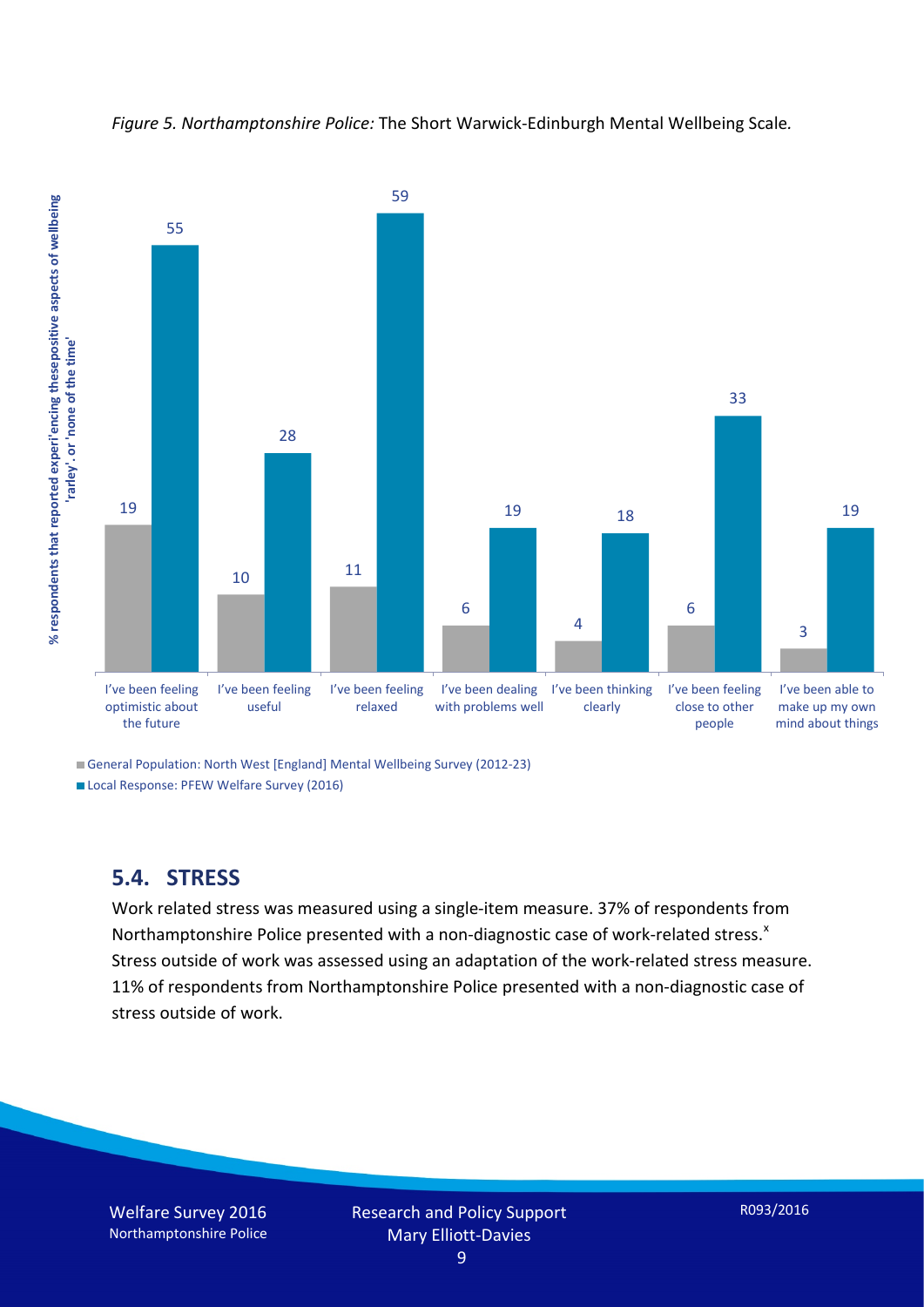# **6. ORGANISATIONAL SUPPORT: MENTAL HEALTH & WELLBEING**

Participants who indicated that they had sought help for difficulties with mental health and wellbeing were presented with additional questions concerning disclosure to a line manager.

#### **6.1. DISCLOSURE**

64% of respondents reported that they had disclosed seeking mental health and wellbeing support to their line managers.

#### **6.2. REASONS FOR NON-DISCLOSURE**

Respondents who did not disclose that they were seeking mental health and wellbeing support were asked to indicate why. Findings are presented in Figure 6 below. Respondents were able to cite as many reasons as applicable.





Reasons for non-disclosure

#### **D**Other

- I didn't want to be treated differently (in a negative way)
- I It wasn't affecting my work so I didn't feeli like I needed to
- I thought it would negatively affect my opportunities for promotion and/or specialisation
- I was worried that my other colleagues would find out

Welfare Survey 2016 Northamptonshire Police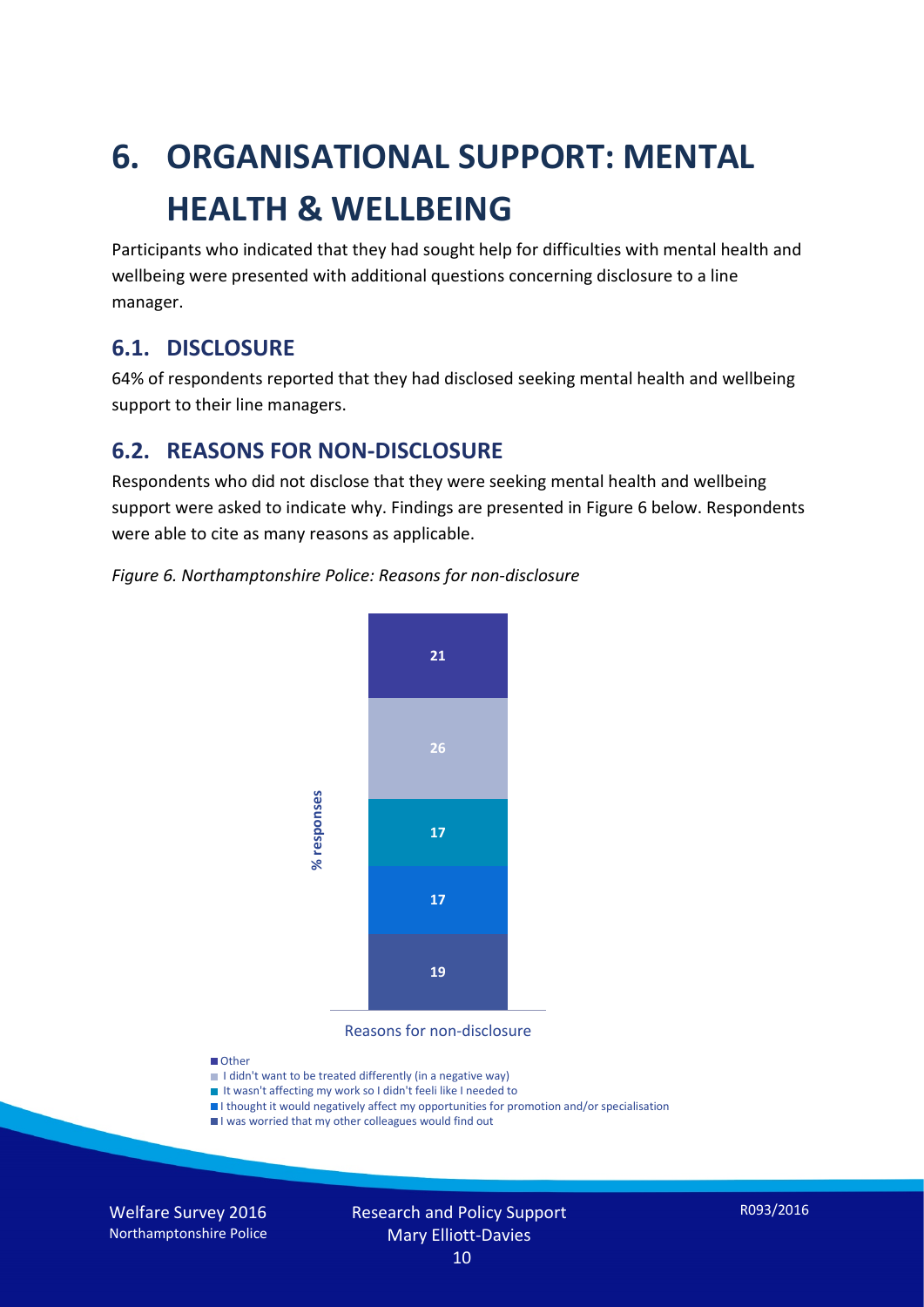#### **6.3. LOCAL ATTITUDES TO MENTAL HEALTH AND WELLBEING**

All respondents were asked about the attitude of the police service towards mental health and wellbeing. Nationally, these were found to be fairly negative. Figure 7 below shows the perception reported by respondents from Northamptonshire Police.





% respondents **% respondents**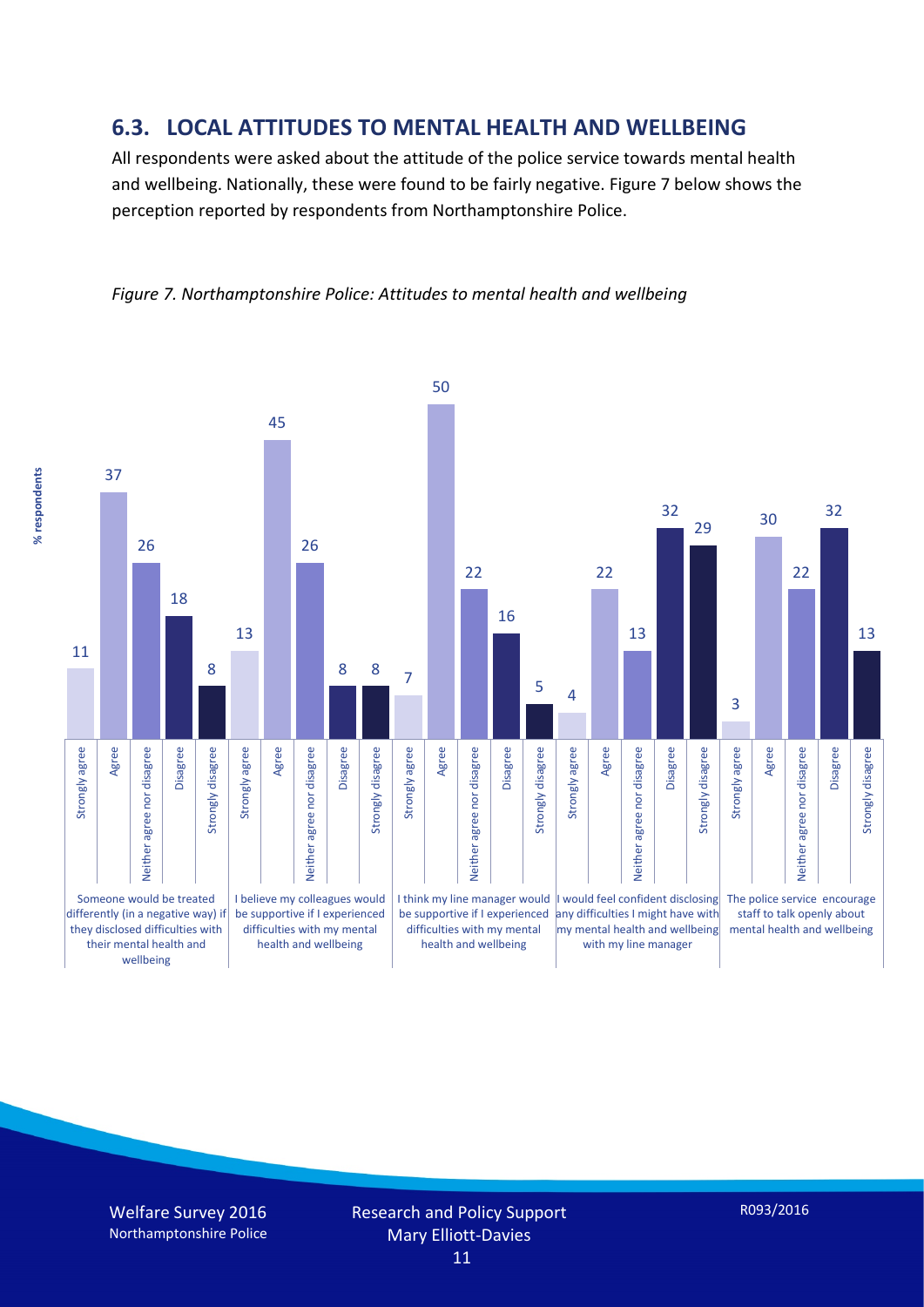# **7. ABSENCE BEHAVIOUR**

## **7.1. ABSENCE**

67% of respondents from Northamptonshire Police reported one or more days of sickness absence and 45% of respondents indicated that at least one day of their sickness absence was attributable to stress, depression, or anxiety.

### **7.2. PRESENTEEISM AND LEAVEISM**

Presenteeism is the act of attending work while ill. This has been shown to be associated with subsequent health decline, particularly in relation to burnout, $x_i$  and can to lead to elevated absenteeism.<sup>[xii](#page-16-1)</sup> Moreover, evidence suggests that presenteeism can compound the effects of the initial illness and negatively influence job satisfaction, resulting in negative job attitudes and withdrawal from work.<sup>[xiii](#page-16-2)</sup>

Leaveism is a recently coined term to describe hidden sickness absence and work undertaken during rest periods including using allocated time off such as annual leave entitlements to take time off when they are in fact unwell. Findings for Northamptonshire Police are presented in Figure 8 below.



#### *Figure 8. Northamptonshire Police: Absence behaviours*

Welfare Survey 2016 Northamptonshire Police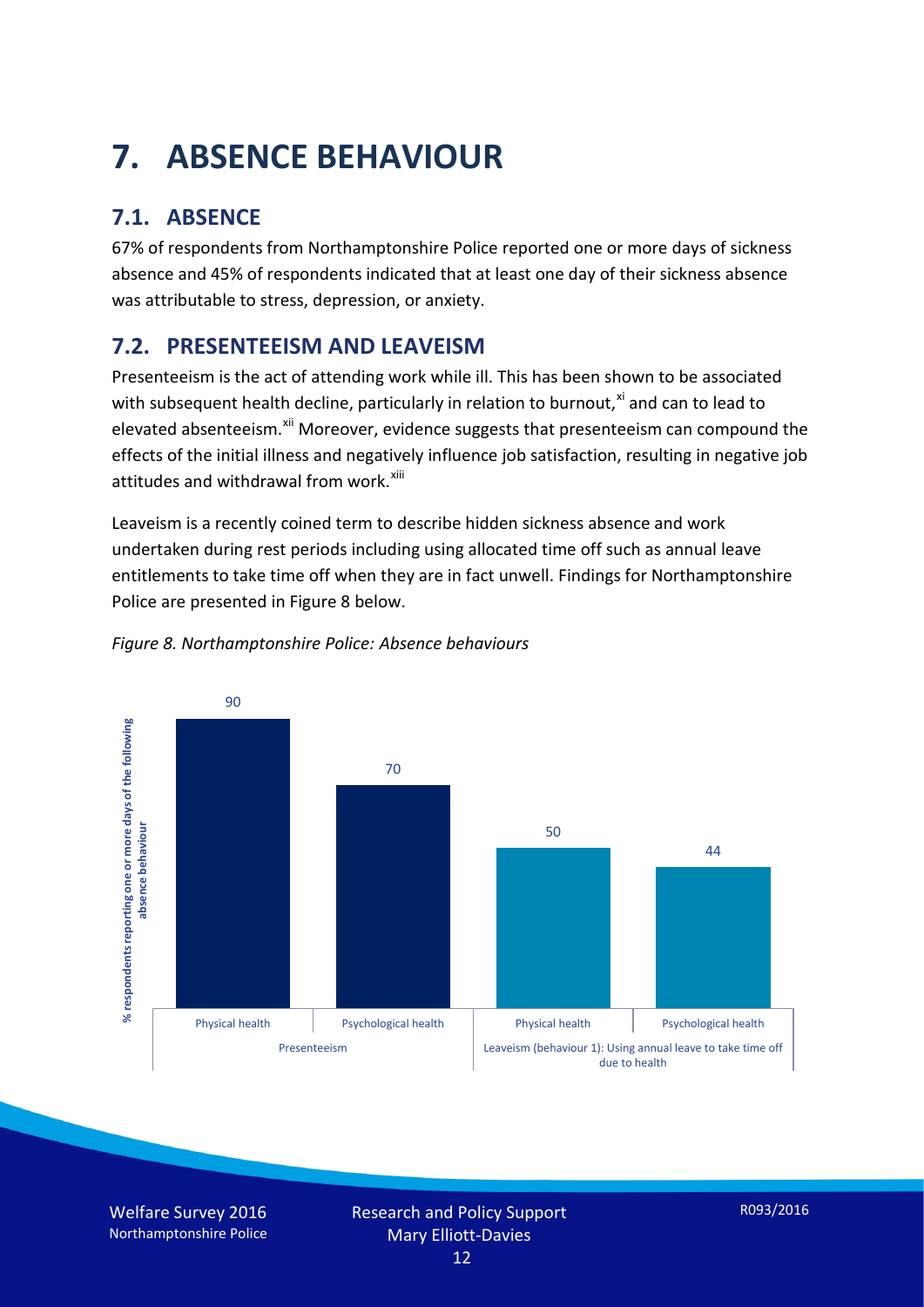# **8. ACCIDENTS, VIOLENCE AND INJURIES**

### **8.1. VIOLENCE**

Verbal and physical violence was assessed using four questions regarding how often officers received verbal insults, verbal threats, unarmed physical attacks, and attacks with a weapon from members of the public over the previous 12 months. Findings are presented in Figure 9 below.

*Figure 9. Northamptonshire Police: Frequency of verbal and physical violence from members of the public*

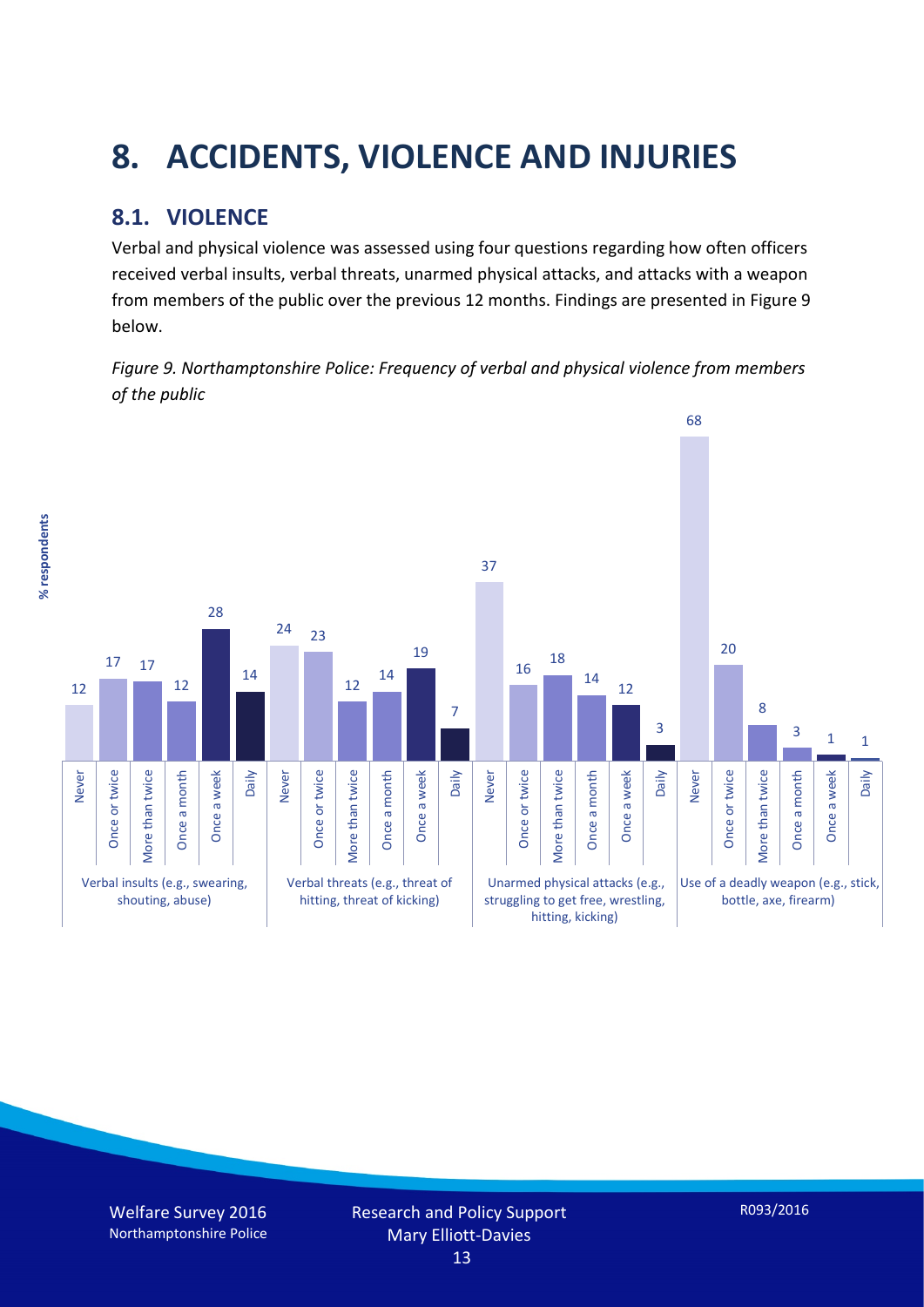#### **8.2. INJURIES DUE TO ACCIDENTS AND VIOLENCE**

22% of Northamptonshire Police respondents reported that they had suffered one or more injuries that required medical attention as a result of **work-related violence** in the last year – losing more than 179 days in sickness absence. Whilst 26% of Northamptonshire Police respondents also reported that they had suffered one or more injuries that required medical attention as a result of **work-related accidents** in the last year – losing more than 225 days in sickness absence.

Welfare Survey 2016 Northamptonshire Police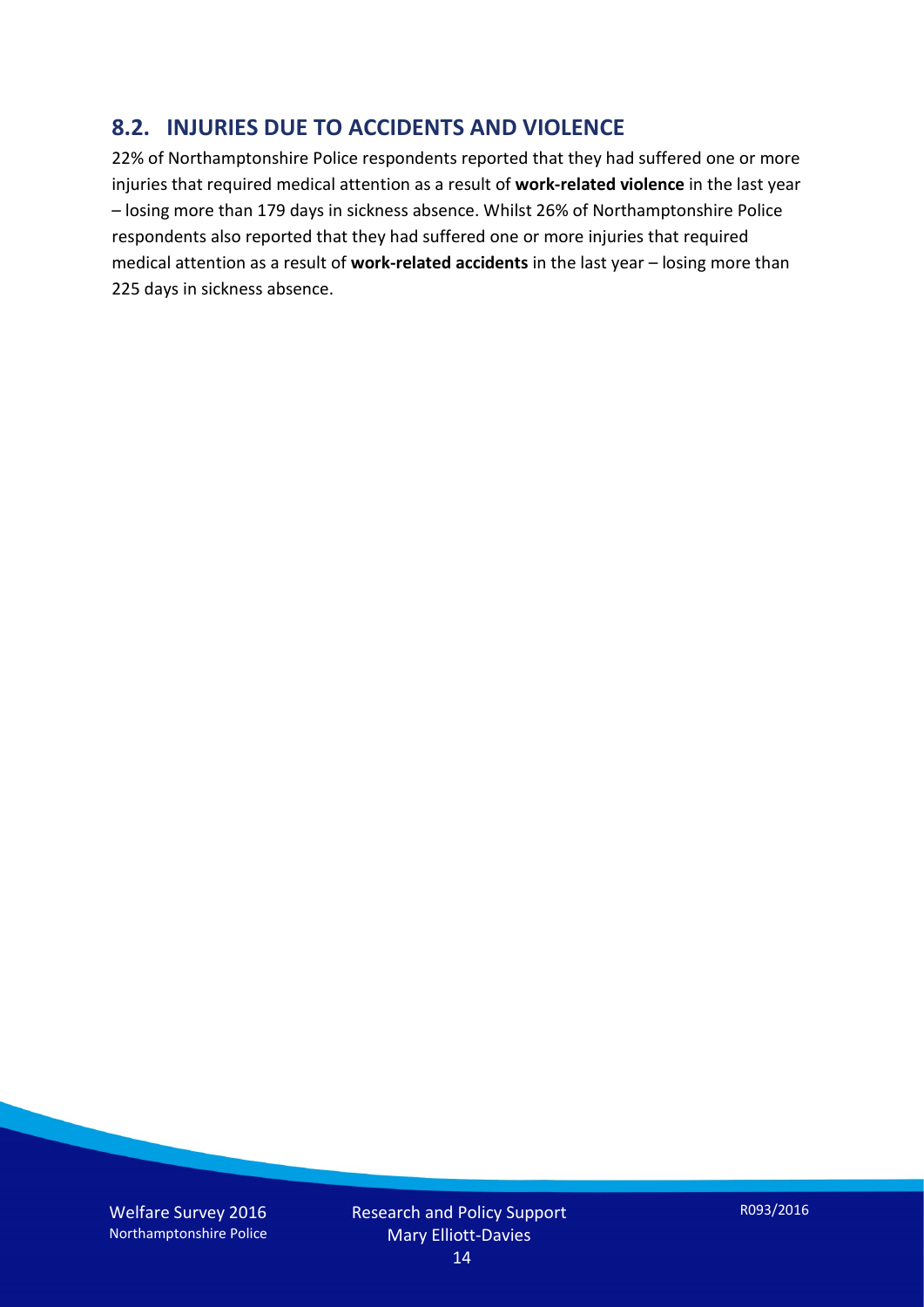## **9. Notes for JBBs**

Additional findings from the 2016 welfare survey are available on request from the Research and Policy department.

The findings of the survey can also be broken down in more detail in terms of different demographic groups, such as rank, role or length of service. However please be aware that we can only go into a certain level of detail with this demographic data in order to preserve respondents' confidentiality.

JBBs wishing to obtain further information can contact Mary Elliott-Davies [\(mary.elliott](mailto:mary.elliott-davies@polfed.org)[davies@polfed.org\)](mailto:mary.elliott-davies@polfed.org) to discuss their requirements. The Research and Policy Department only has one member of staff responsible for these data requests therefore please bear this in mind when contacting the team.

All other interested parties should speak to their local JBB in the first instance.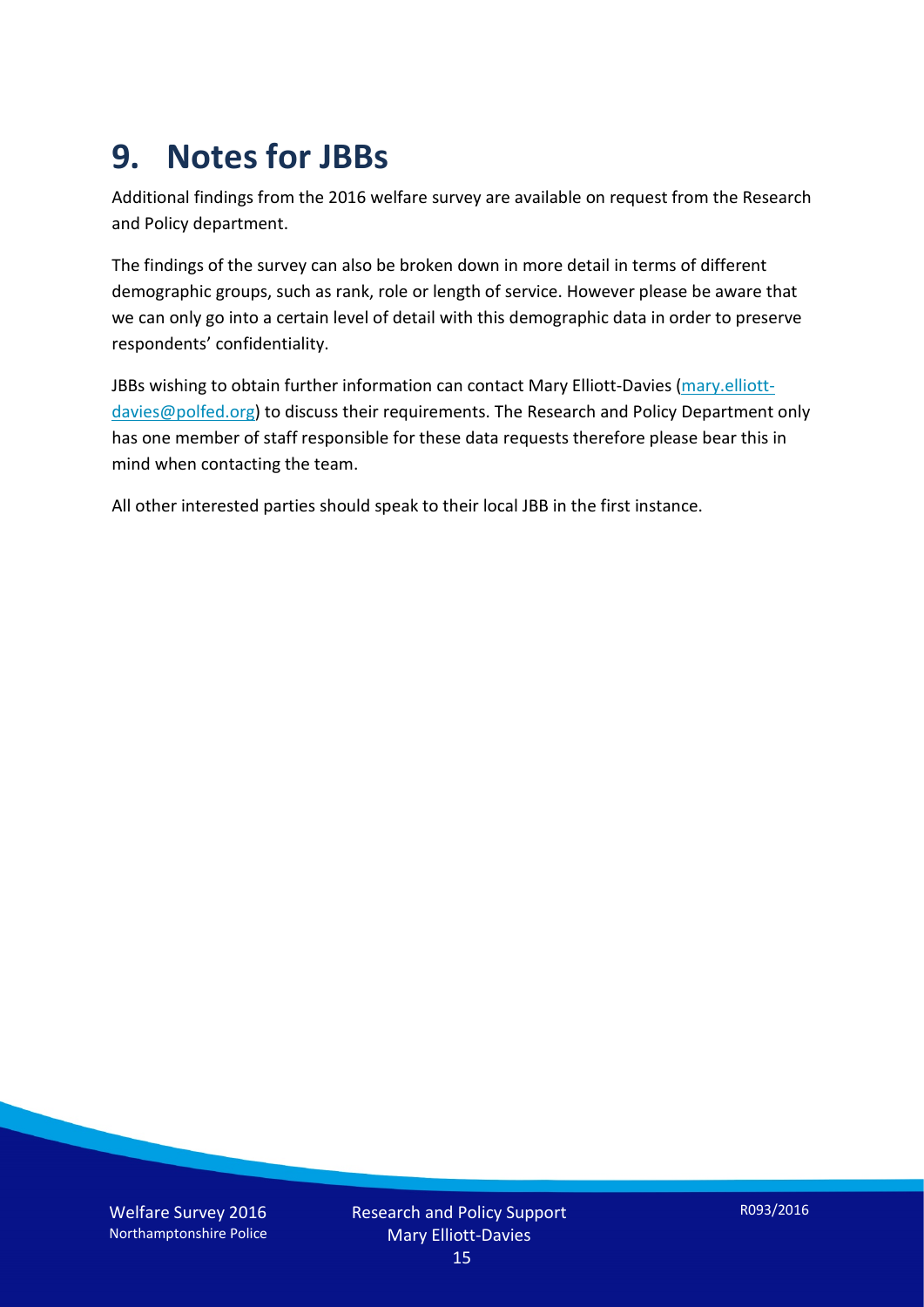# **10. REFERENCES**

<span id="page-15-0"></span>i National Audit Office (2015). Financial Sustainability of Police Forces in England and Wales. Retrieved September 12, 2016, fro[m https://www.nao.org.uk/wp](https://www.nao.org.uk/wp-content/uploads/2015/06/Financial-sustainability-of-police-forces.pdf)[content/uploads/2015/06/Financial-sustainability-of-police-forces.pdf](https://www.nao.org.uk/wp-content/uploads/2015/06/Financial-sustainability-of-police-forces.pdf)

<span id="page-15-1"></span><sup>ii</sup> Home Office (2010). Police Service Strength: England and Wales, 31 March 2010. Retrieved September 12, 2016, from [https://www.gov.uk/government/uploads/system/uploads/attachment\\_data/file/115745/hosb1410](https://www.gov.uk/government/uploads/system/uploads/attachment_data/file/115745/hosb1410.pdf) [.pdf](https://www.gov.uk/government/uploads/system/uploads/attachment_data/file/115745/hosb1410.pdf)

<span id="page-15-2"></span><sup>iii</sup> Home Office (2016). Police Workforce, England and Wales, 31 March 2016. Statistical Bulletin 05/16. Retrieved September 12, 2016, fro[m https://www.gov.uk/government/statistics/police](https://www.gov.uk/government/statistics/police-workforce-england-and-wales-31-march-2016)[workforce-england-and-wales-31-march-2016](https://www.gov.uk/government/statistics/police-workforce-england-and-wales-31-march-2016)

<span id="page-15-3"></span><sup>iv</sup> Elliott-Davies, M., Donnelly, J., Boag-Munroe, F., & Van Mechelen, D. (2016). 'Getting a battering' The perceived impact of demand and capacity imbalance within the Police Service of England and Wales: A qualitative review. The Police Journal, 89, 2, 93-116.

<span id="page-15-4"></span><sup>v</sup> Cousins, R., Mackay, C., Clarke, S., Kelly, C., Kelly, P., & McCaig, R. (2004). 'Management Standards' and work-related stress in the UK: Practical development. *Work & Stress, 18*, 113–136; Mackay, C., Cousins, R., Kelly, P., Lee, S., & McCaig, R. (2004). 'Management Standards' and work-related stress in the UK: Policy background and science. *Work & Stress, 18*, 91–112.

<span id="page-15-5"></span>vi Edwards, J., & Webster, S. (2012). Psychosocial risk assessment: Measurement invariance of the UK Health and Safety Executive's Management Standards Indicator Tool across public and private sector organizations. *Work & Stress, 26*, 130–142

<span id="page-15-6"></span>vii HSE.(2006).Managing shift work: *Health and Safety Guidance*. HSE Books, HSG256, ISBN 9780717661978, Crown Copyright.

<span id="page-15-7"></span>viii Home Office. (2010). Guidance on Variable shift arrangements for police officers [PNB circular] 016-2010.

<span id="page-15-8"></span><sup>ix</sup> Stewart-Brown, S., Tennant, A., Tennant, R., Platt, S., Parkinson, J., & Weich, S. (2009). Internal construct validity of the Warwick-Edinburgh Mental Well-being Scale (WEMWBS): A Rasch analysis using data from the Scottish Health Education Population Survey. *Health and Quality of Life Outcomes, 7*: 15.

<span id="page-15-9"></span>x Smith, A., Johal, S., Wadsworth, E., Davey Smith, G., & Peters, T. (2000). The Scale of Perceived Stress at Work: The Bristol Stress and Health at Work Study. Contract Research Report 265/2000. Sudbury: HSE Books.